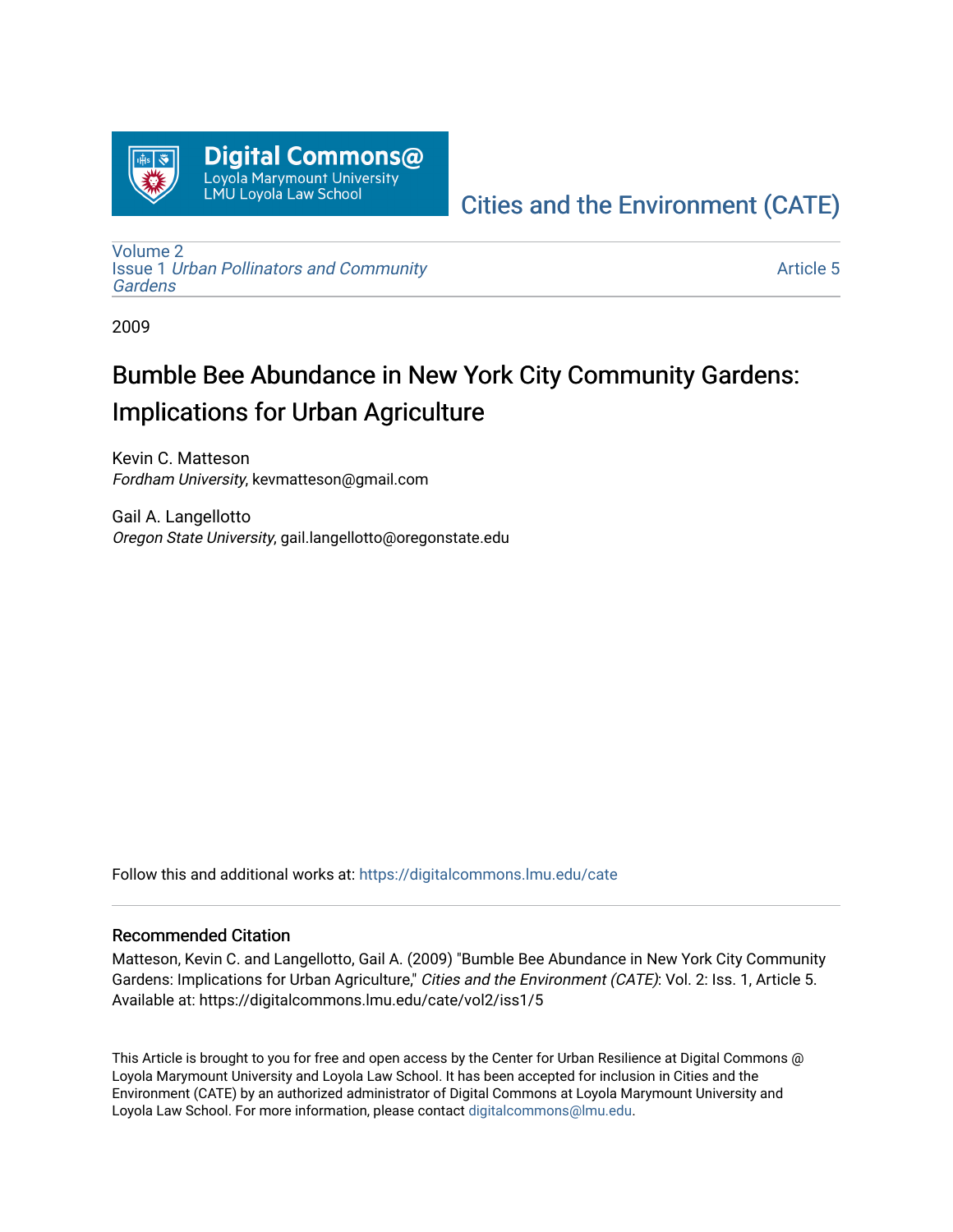## Bumble Bee Abundance in New York City Community Gardens: Implications for Urban Agriculture

A variety of crops are grown in New York City community gardens. Although the production of many crops benefits from pollination by bees, little is known about bee abundance in urban community gardens or which crops are specifically dependent on bee pollination. In 2005, we compiled a list of crop plants grown within 19 community gardens in New York City and classified these plants according to their dependence on bee pollination. In addition, using mark-recapture methods, we estimated the abundance of a potentially important pollinator within New York City urban gardens, the common eastern bumble bee (Bombus impatiens). This species is currently recognized as a valuable commercial pollinator of greenhouse crops. However, wild populations of B. impatiens are abundant throughout its range, including in New York City community gardens, where it is the most abundant native bee species present and where it has been observed visiting a variety of crop flowers.

We conservatively counted 25 species of crop plants in 19 surveyed gardens. The literature suggests that 92% of these crops are dependent, to some degree, on bee pollination in order to set fruit or seed. Bombus impatiens workers were observed visiting flowers of 78% of these pollination-dependent crops. Estimates of the number of B. impatiens workers visiting individual gardens during the study period

ranged from 3 to 15 bees per 100m $^2$  of total garden area and 6 to 29 bees per 100m $^2$  of garden floral area. Of 229 B. impatiens workers marked, all recaptured individuals (45%) were found in gardens where they were initially marked. These results indicate an abundance of B. impatiens workers within New York City community gardens and suggest that, at least for certain time periods, many individual workers forage within single gardens. Both findings suggest that B. impatiens may be an especially important pollinator of several common crops grown within community gardens and other urban green spaces that are used for agricultural production. Studies of other pollinating insect species in urban habitats as well as the relationship between pollen movement and seed or fruit set will complement the findings of this study.

#### Keywords

Bombus impatiens, bumble bee abundance, bumble bee mark-recapture, community gardens, urban agriculture, urban pollination

#### Acknowledgements

We are grateful to the gardeners for their support and to Eden Matteson, Caitlin Bell and Christian Escobar for help capturing and marking bees in the field. This work was partially supported by funds from a Lindbergh Foundation Grant to G.A.L and represents contribution 241 of the Louis Calder Biological Field Station of Fordham University. The manuscript was greatly improved by comments from two anonymous reviewers.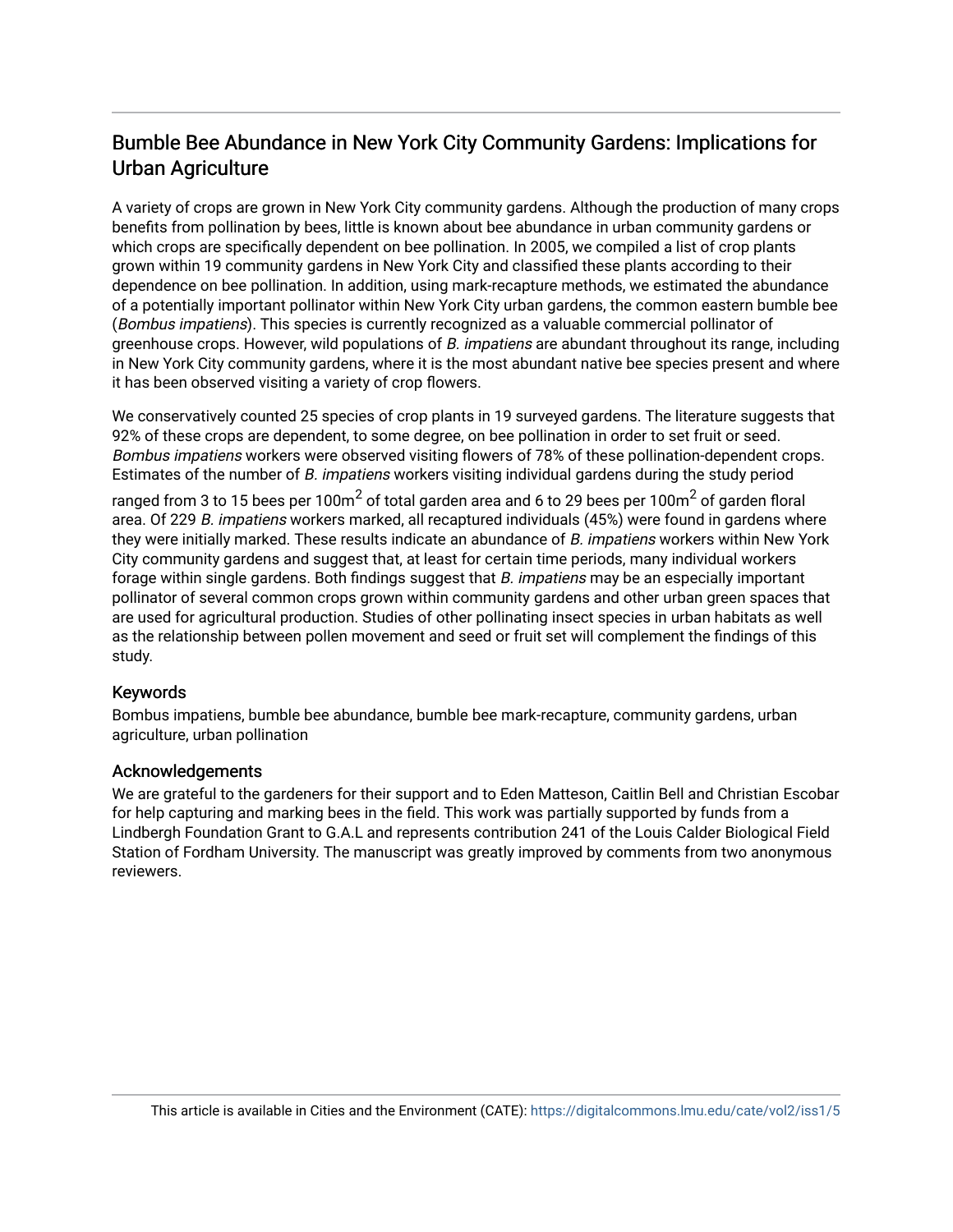# Cities and the Environment 2009 Volume 2, Issue 1 Article 5

## Bumble Bee Abundance in New York City Community Gardens: Implications for Urban **Agriculture**

### Kevin C. Matteson and Gail A. Langellotto

#### Abstract

A variety of crops are grown in New York City community gardens. Although the production of many crops benefits from pollination by bees, little is known about bee abundance in urban community gardens or which crops are specifically dependent on bee pollination. In 2005, we compiled a list of crop plants grown within 19 community gardens in New York City and classified these plants according to their dependence on bee pollination. In addition, using mark-recapture methods, we estimated the abundance of a potentially important pollinator within New York City urban gardens, the common eastern bumble bee (Bombus impatiens). This species is currently recognized as a valuable commercial pollinator of greenhouse crops. However, wild populations of B. impatiens are abundant throughout its range, including in New York City community gardens, where it is the most abundant native bee species present and where it has been observed visiting a variety of crop flowers.

We conservatively counted 25 species of crop plants in 19 surveyed gardens. The literature suggests that 92% of these crops are dependent, to some degree, on bee pollination in order to set fruit or seed. Bombus impatiens workers were observed visiting flowers of 78% of these pollination-dependent crops. Estimates of the number of B. *impatiens* workers visiting individual gardens during the study period ranged from 3 to 15 bees per 100  $m<sup>2</sup>$  of total garden area and 6 to 29 bees per 100  $m<sup>2</sup>$  of garden floral area. Of 229 B. *impatiens* workers marked, all recaptured individuals (45%) were found in gardens where they were initially marked. These results indicate an abundance of B. *impatiens* workers within New York City community gardens and suggest that, at least for certain time periods, many individual workers forage within single gardens. Both findings suggest that *B. impatiens* may be an especially important pollinator of several common crops grown within community gardens and other urban green spaces that are used for agricultural production. Studies of other pollinating insect species in urban habitats as well as the relationship between pollen movement and seed or fruit set will complement the findings of this study.

#### Keywords

Bombus impatiens; bumble bee abundance; bumble bee mark-recapture; community gardens; urban agriculture; urban pollination

Copyright 2009 by the authors. All rights reserved. This work is licensed to the public under the Creative Commons Attribution License. Cities and the Environment is produced by the Urban Ecology Institute, Boston College in cooperation with the USDA Forest Service (06-JV-11242300-124). The Berkeley Electronic Press (bepress). http://escholarship.bc.edu/cate

Matteson, K.C. and Langellotto, G.A. 2009. Bumble Bee Abundance in New York City Community Gardens: Implications for Urban Agriculture. Cities and the Environment. 2(1):article 5, 12 pp. http://escholarship.bc.edu/cate/vol2/iss1/5.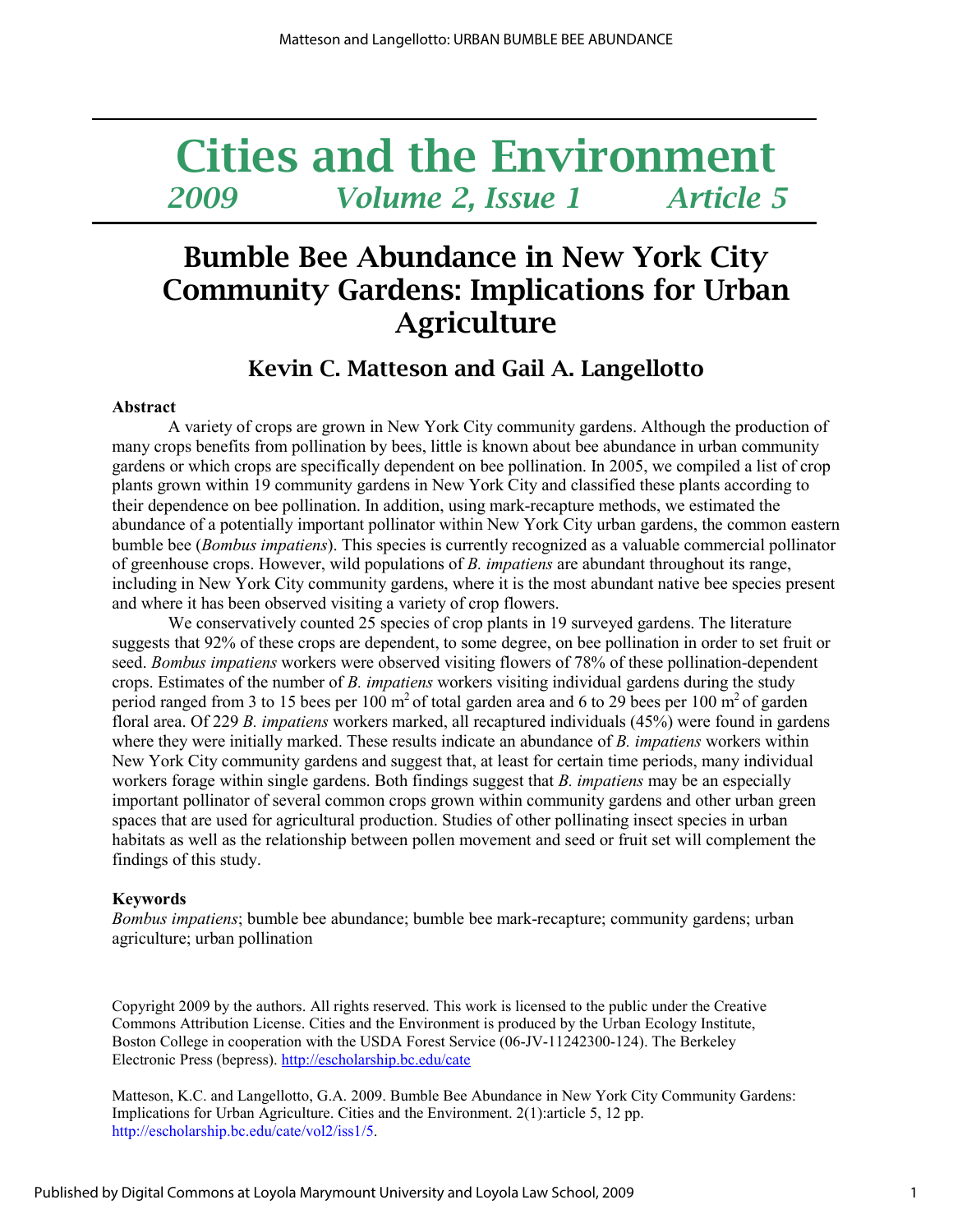#### INTRODUCTION

It is estimated that 15% of the world's food is produced within a variety of landscapes generally classified as 'urban' (Armar-Klemesu 2000). Urban agriculture is especially common in developing countries (van Veenhuizen 2000). However, crops are increasingly grown in industrialized nations as well, predominantly in community, residential and rooftop gardens (Lawson 2005). Vegetables and fruits grown in gardens and other urban green spaces provide food security for those living in poverty (Brown and Jameton 2000) and nutrition for many who live in neighborhoods that lack affordable sources of fresh produce (Horowitz et al. 2004).

In community gardens of New York City, a variety of plants are grown specifically for the edible fruits, seeds, or leaves that they yield. Successful fruit and seed production in many of these crops is dependent on bee pollination (Klein et al. 2007); an ecosystem service that may be limited in the urban environment (Costanza et al. 1997). Honey bee hives are often placed into agricultural fields to supplement the pollination services for a variety of fruit-producing crops. In urban landscapes however, cultivated colonies of the European honey bee, Apis mellifera Linnaeus, 1758 (managed by recreational apiculturists), are a rare means of fostering crop pollination. As of March 2009, maintaining honey bee colonies is illegal in New York City, although a number of apiculturists nevertheless manage colonies in rooftop, community and private gardens throughout the five boroughs. In addition, some feral A. mellifera colonies can be found in city parks. While the presence of these colonies maintains a moderate abundance of A. mellifera workers in community gardens, pollination in urban gardens is likely more dependent on numerous 'wild' bees that naturally persist in heavily developed areas of the city (Matteson et al. 2008 and Figure 1, this paper).

Over 50 bee species have been documented within the community gardens of New York City (Matteson et al. 2008), including five species of bumble bee. The most abundant native bee is the common eastern bumble bee, Bombus impatiens Cresson 1863, which was the only bee observed in all community gardens sampled  $(N = 19)$  (Matteson et al. 2008) and which may be an especially important pollinator of crops in urban gardens (Figure 2). Bombus impatiens workers have been demonstrated to be effective alternates to Apis mellifera for pollination of greenhouse sweet peppers (Meisels and Chiasson 1997) and greenhouse tomatoes (Morandin et al. 2001) as well as field-grown blueberries (Stubbs and Drummond 2001), cucumbers and watermelon (Stanghellini et al. 2002). In addition, B. impatiens has been observed gathering pollen and/or nectar from a variety of crop flowers including cucumbers, tomatoes, eggplants, peppers, raspberries and more in New York City community gardens (Matteson, personal observations). Finally, in New York State, B. impatiens flies from April to November (with only Apis mellifera having a longer flight season) (Giles and Ascher 2006), suggesting that B. impatiens pollinates a variety of crops and other plants that flower throughout the growing season.

Although bumble bee workers in more natural landscapes have been found to forage several hundred meters from their nests (Dramstad 1996; Osborne et al. 1999; Walther-Hellwig and Frankl 2000), streets, buildings, car traffic and other hazards may limit bumble bee movements in urban landscapes. In order for B. *impatiens* bumble bees to effectively pollinate crop plants for food production, they must consistently visit individual urban gardens, or else effectively move among several garden sites to forage from and pollinate crop plants. However, the fragmented and dispersed nature of gardens and other green spaces within urban areas suggests that bumble bees may consistently forage within a single or a few gardens. A better understanding of bumble bee movement in urbanized landscapes may enable better management of pollinating species and ecosystem services they provide.

In this study, we investigated bumble bee abundance and movement within and between urban gardens. Specifically, we estimated the number of B. impatiens workers supported by individual gardens and evaluated the degree to which they were consistently found within a single garden, versus moved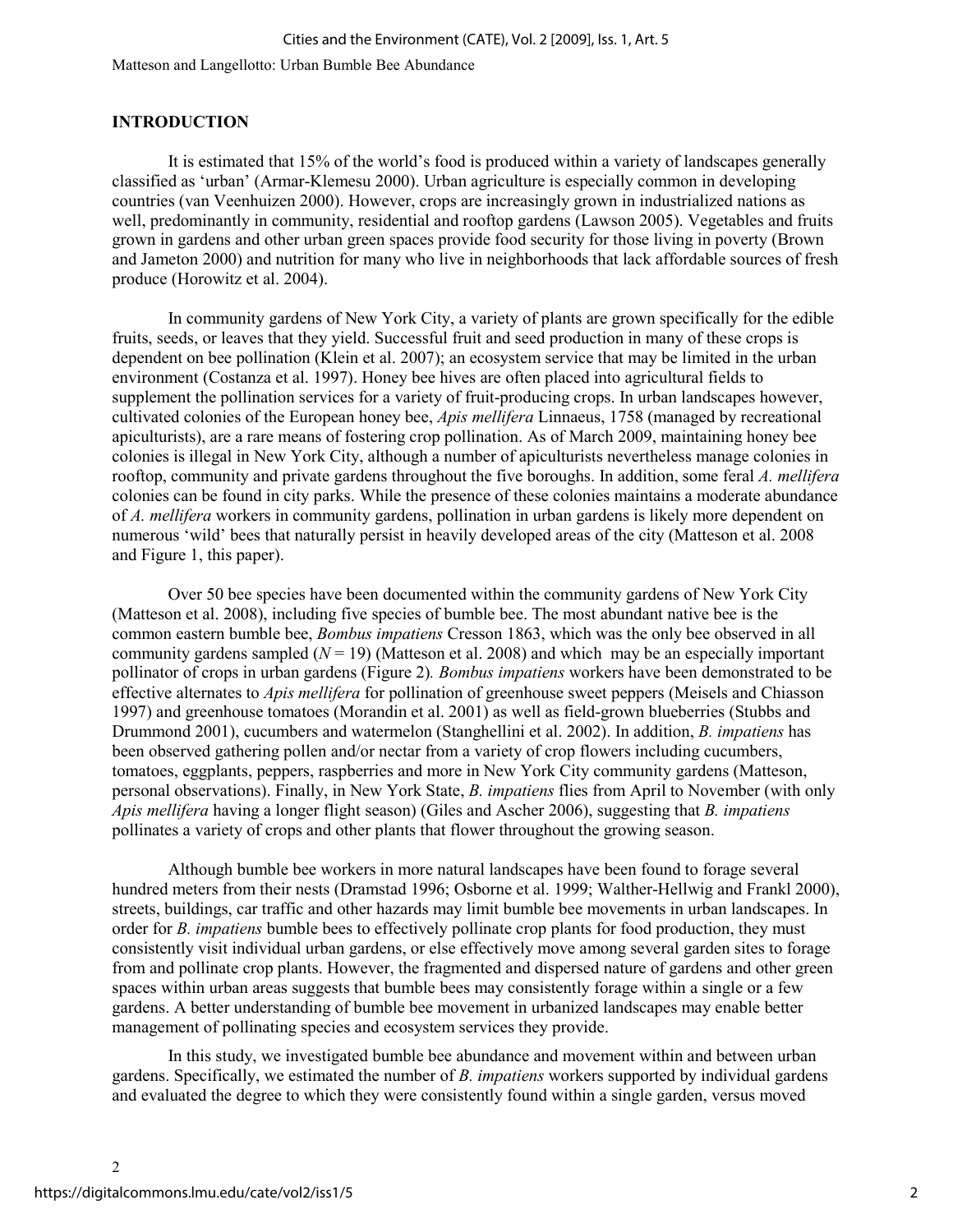between adjacent gardens. In addition, we surveyed gardens in East Harlem and the Bronx (New York City), and compiled a list of edible crop plants that were being cultivated in these gardens. Using the literature, we determined the degree to which these crops depend upon bee pollination, and the degree to which bumble bees may foster pollination and food production in urban gardens.

Figure 1. Relative abundance of four groups of bees in New York City community gardens from June to September 2005. Bee abundance was determined during 60 second observations of  $1-m^2$  quadrats placed in sunlit flower beds with at least 60% of flowers in bloom. Relative abundance per date is the average of all observations taken on that date across 18 community gardens in the Bronx and East Harlem. 'Other bees' include *Andrena*, Mellisodes and Xylocopa but not smaller bees in the genera Hylaeus, Lasioglossum or Ceratina.



#### METHODS

#### Incidence and Pollination Dependent Crops in Community Gardens

There are over 700 community gardens in New York City (Matteson 2007). Between May and September of 2005, we surveyed crop plants grown in 19 community gardens located in the Bronx and East Harlem (Manhattan) in New York City. In order to represent the diversity of gardens in NYC, gardens were chosen that varied widely in size (range of  $224$  to  $2188$  m<sup>2</sup>) and gardener management (amount of floral area, degree of disturbance, etc.). The mean area (910 m<sup>2</sup>  $\pm$  540 m<sup>2</sup>, mean  $\pm$  SD) of the 19 sampled gardens was similar to the mean size of all community gardens, across New York City (704  $m<sup>2</sup> \pm 856$  m<sup>2</sup>, mean  $\pm$  SD) (Matteson 2007). Crops grown within community gardens often reflect the cultural heritage of the gardeners and the gardens sampled in this study were predominantly managed by gardeners of African and Latin American heritage. Therefore, there may be other crops not found during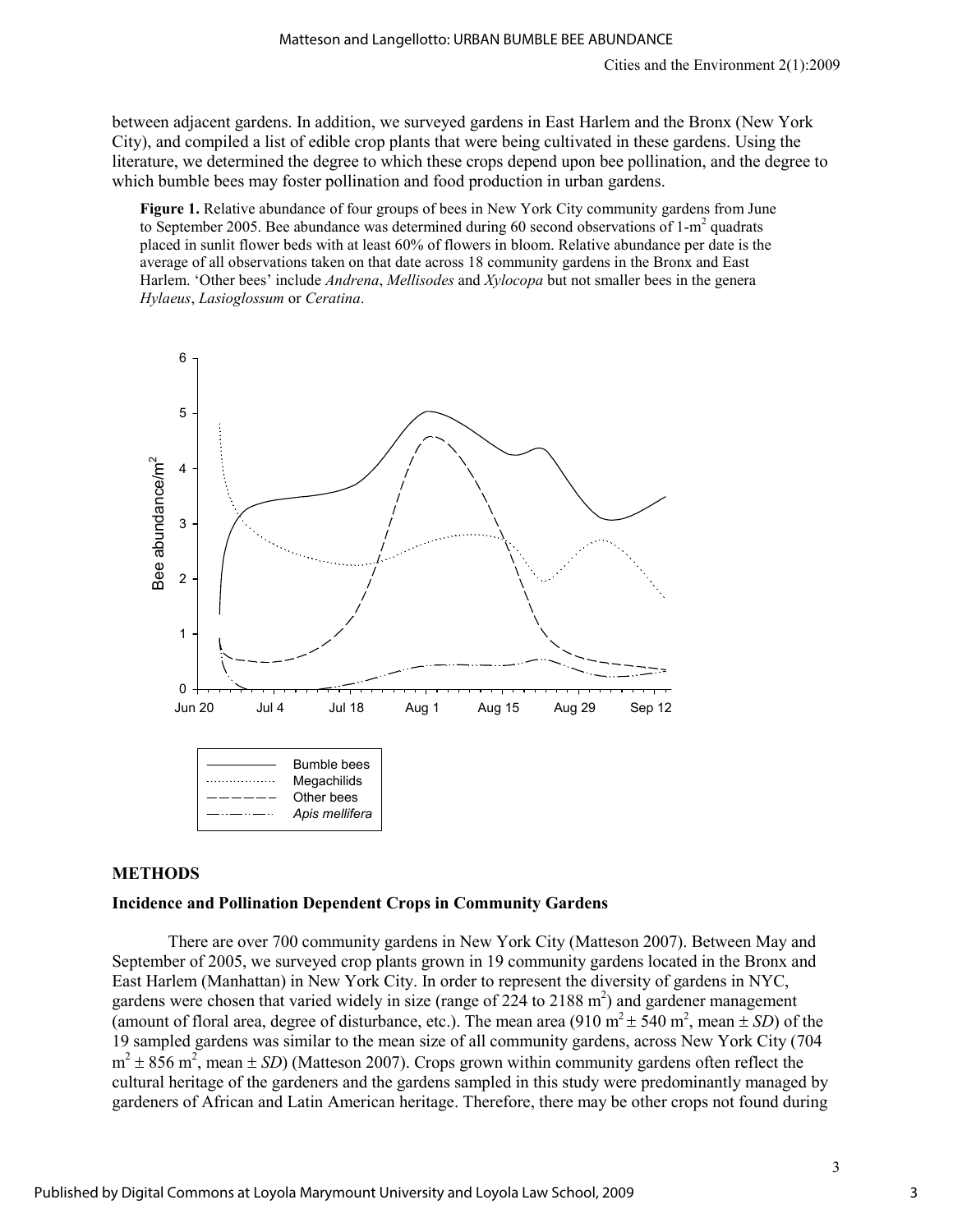#### Cities and the Environment (CATE), Vol. 2 [2009], Iss. 1, Art. 5

Matteson and Langellotto: Urban Bumble Bee Abundance

our survey, especially within New York City community gardens managed by gardeners with other ethnic and cultural backgrounds.

We calculated the incidence of each crop as the number of gardens where the crop was grown, divided by the 19 surveyed gardens. In a recent review, Klein et al. (2007) classify the benefits of animal pollination for a variety of crops. For each crop, Klein et al. (2007) classified the 'positive impact by animal pollination' based on the reduction in crop yield when animal pollinators are absent as follows: little- absence of animal pollinators results in 0-<10% yield reduction (as determined by reductions in seed or fruit set, seed quality or fruit weight); modest- 10-<40% reduction; great- 40-<90% reduction; essential- ≥90% reduction. We classified crops in community gardens not included in Klein et al. (2007) as "important" if they were included in Corbet et al. (1991) or Morse and Calderone (2000).

Figure 2. The development of many crops grown in community gardens benefits from pollination by bees. The common eastern bumble bee *Bombus impatiens* is shown here on an eggplant flower.



#### Bumble Bee Mark-Recapture

From 21 August through 12 September 2005, bumble bees were captured and marked in a subset of three community gardens in the Bronx (Fordham Bedford Lot Busters, Tremont Community Garden, Garden of Happiness) and three community gardens in East Harlem (Holy Rosary Garden, El Sitio Feliz/Union Settlement, El Gallo Social Club). The short study period precluded estimating birth rates, death rates or changes in population size throughout the season or between years. However, as part of a separate study, we measured relative abundance of bee groups in these gardens (including bumble bees, Apis mellifera, Megachilidae and other bees) from June to September in 2005. The results of this separate study (briefly presented here in Figure 1) indicate that bumble bee abundance in these community gardens (which included other bumble bee species in addition to B. impatiens) peaked in early August 2005 and declined slightly during the time period of the mark-recapture experiment in late August and September.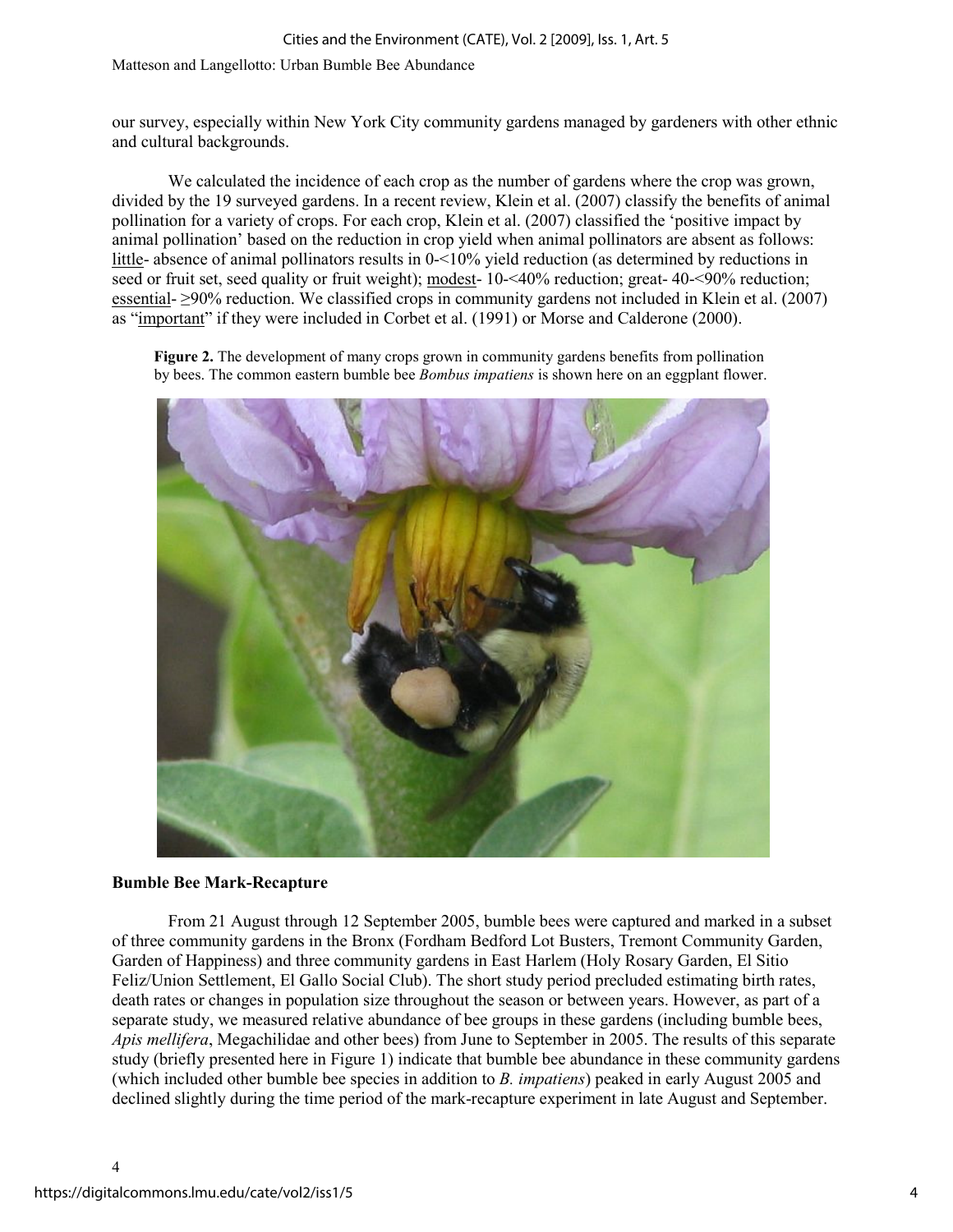Therefore, the estimated abundance presented in this paper can be interpreted as an underestimation of peak abundance of B. impatiens during one year in NYC community gardens.

All sampling took place on warm, sunny days between 10:00 and 18:00. Bees were captured with a hand-net and then carefully transferred into small glass vials which were placed in a cooler with ice. After approximately two minutes of cooling, the bees were inactive for a short time period ( $\sim$ 30 seconds), making it possible to mark the dorsal thorax using a permanent paint pen (Uchida of America, Corp., Torrance, CA). In order to identify the garden in which each bumble bee was marked during later censuses, we used a different color pen for each garden site. After marking, bees were allowed to warm in the sunlight and fly away. We visited each of the six marking locations (gardens) as well as 12 other nearby gardens every 2-3 days, during which time we visually inspected all bumble bees for marks. Locations of all 18 gardens are reported in Matteson et al. (2008). In addition, maps of these gardens (and all community gardens in NYC) can be found by accessing http://www.oasisnyc.net/. The linear distance between the three marking locations and the other gardens visited in the Bronx ranged from 180 to 2970 m (mean distance = 1440 m). In East Harlem, marking gardens were located between 240 and 1490 m from the other sampled gardens (mean distance  $= 830$  m).

There are many formulas that estimate abundance of organisms within a focal location. Most of these are derivations of simple estimators that use the ratio of the total number of previously marked individuals to the number of individuals recaptured with marks. As a simple example, imagine that ten individuals are marked on the first day of a study. If on the second day eight individuals are captured, two of which have marks, then the estimate of abundance for that location would be:  $(10 * 8)/2 = 40$ individuals. Because we conducted mark-recapture sampling over several occasions, we used Schumacher's method (Krebs 1989) to estimate worker populations in gardens. This method is similar to the above formula, but summed and averaged across several marking periods. To account for the potential effects of differences in garden size on our estimate of bumble bee abundance within gardens, we also calculated the number of bees per meter squared of garden area, by dividing our estimate of bumble bee abundance by the total area of a garden. There are several assumptions of the Schumacher method (and other mark-recapture methods). Specific to the calculations we used, it is assumed that animals are equally catchable and that there are no deaths, births, emigration or immigration within the population during the time frame of the study (Krebs 1989). Although our study was conducted over a short time period (~3 weeks), it is still likely that some individuals entered (via birth or immigration) or exited (via death or emigration) the population during the study.

#### **RESULTS**

#### Incidence and Pollination Dependence of Crops Grown in Community Gardens

 On average, 23% of the area of the surveyed NYC community gardens was used for vegetable beds (range of 3% to 48%,  $N = 18$ ) (Matteson 2007). Within these vegetable beds, we conservatively documented 25 crops (Table 1). Commonly grown crops included hot and sweet peppers, mints and other herbs, kale and collards, tomatoes and tomatillos, strawberries and cucumbers (Table 1). Although some crops were found in over three quarters of surveyed gardens, these may not provide the greatest yield if plants are small and not grown in mass. For instance, peach and apple trees (found in 61% of the sampled gardens) yield more fruit than sweet and hot peppers, which were grown in 100% of the sampled gardens.

Those crops from which fruits are harvested (e.g. cucumbers, strawberries, zucchini) are most likely to be directly affected by animal pollination. Specifically, the crops most likely to suffer reduced yield in the absence of animal pollinators include gourds such as pumpkins, squash and zucchini, cucumbers and fruits such as peaches, apples, plums and raspberries (Table 1). The harvest of crops from which edible leaves are consumed (e.g. kale, collards, herbs) may not be directly affected by animal

5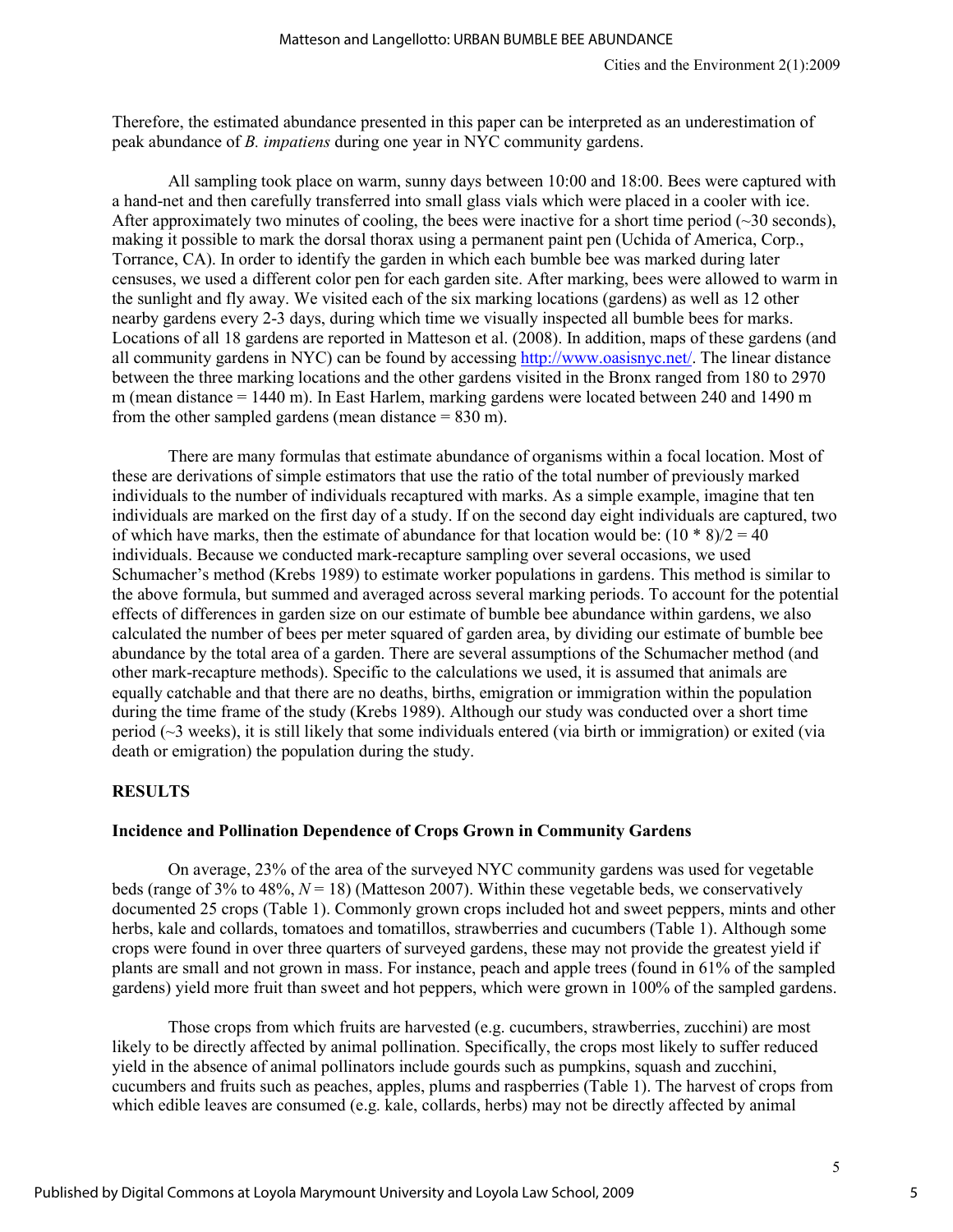pollination within gardens, because many gardeners buy new seeds each year. However, pollination may be important even for crops with edible leaves if gardeners allow plants to set seed and collect seeds for future planting.

Table 1. Crops commonly grown in New York City community gardens and their dependence on animal pollination. Crops are listed by the percentage of gardens in which they were grown (out of 19 total gardens surveyed in the Bronx and East Harlem). Classification of 'positive impact by animal pollination' follows Klein et al. (2007), unless otherwise noted, and is based on the reduction in crop yield when animal pollinators are absent (as determined by seed or fruit set, seed quality or fruit weight). The category entitled 'Bumble bee visitation observed in NYC community gardens?' is based on informal observations conducted by the first author during five years of field work in these gardens.

| Crops grown in<br><b>NYC community</b><br>gardens | <b>Crop scientific</b><br>name                        | $%$ of<br>gardens<br>growing<br>$(N = 19)$ | <b>Plant part</b><br>harvested | Positive impact by<br>animal pollination | <b>Bumble bee</b><br>visitation<br>observed in<br><b>NYC</b><br>community<br>gardens? |
|---------------------------------------------------|-------------------------------------------------------|--------------------------------------------|--------------------------------|------------------------------------------|---------------------------------------------------------------------------------------|
| Bell pepper, Chile<br>pepper                      | Capsicum frutescens,<br>C. annuum                     | 100                                        | Fruit                          | Little                                   | Yes                                                                                   |
| Mints, Oregano, Basil                             | Mentha spp.,<br>Origanum vulgare,<br>Ocimum basilicum | 100                                        | Leaves                         | "Important" a, b                         | Yes                                                                                   |
| Kale/collards                                     | Brassica chinensis                                    | 94                                         | Leaves                         | "Important" a, c                         | Yes <sup>d</sup>                                                                      |
| Tomato, Tomatillos                                | Lycopersicon<br>esculentum                            | 89                                         | Fruit                          | Little                                   | Yes <sup>e</sup>                                                                      |
| Strawberry                                        | Fragaria spp.                                         | 83                                         | Fruit                          | Modest                                   | No                                                                                    |
| Cucumber (Gherkin)                                | Cucumis sativus                                       | 78                                         | Fruit                          | Great                                    | Yes                                                                                   |
| Lettuce                                           | Lactuca sativa                                        | $\overline{72}$                            | Leaves                         | "Important" a, b                         | Yes <sup>d</sup>                                                                      |
| Cilantro/Coriander                                | Coriandrum sativum                                    | 67                                         | Leaves/<br>seeds               | Great <sup>a</sup>                       | Yes                                                                                   |
| <b>Beans</b>                                      | Phaseolus spp.                                        | 67                                         | Fruit                          | Little                                   | Yes                                                                                   |
| Peach                                             | Prunus persica                                        | 61                                         | Fruit                          | Great                                    | No <sub>9</sub>                                                                       |
| Apple                                             | Malus domesticus                                      | 61                                         | Fruit                          | Great                                    | No <sub>9</sub>                                                                       |
| Sunflower                                         | Helianthus annuus                                     | 56                                         | Seeds                          | Modest                                   | Yes <sup>f</sup>                                                                      |
| Broccoli                                          | Brassica oleracea                                     | 44                                         | Stalk, buds                    | "Important" a, b                         | No <sup>d</sup>                                                                       |
| Eggplant                                          | Solanum melongena                                     | 33                                         | Fruit                          | Modest                                   | Yes                                                                                   |
| Table grape/Vine<br>grape                         | Vitis vinifera                                        | 28                                         | Fruit                          | No increase                              | No                                                                                    |
| Okra/Gumbo                                        | Abelmoschus<br>esculentus                             | 28                                         | Fruit                          | Modest                                   | Yes                                                                                   |
| Corn                                              | Zea mays                                              | 22                                         | Fruit                          | No increase                              | No h                                                                                  |
| Pumpkin, Squash,<br>Zucchini                      | Cucurbita maxima, C.<br>mixta, C. pepo                | 17                                         | Fruit                          | Essential                                | Yes                                                                                   |
| Plum                                              | Prunus domestica                                      | 11                                         | Fruit                          | Great                                    | No <sub>9</sub>                                                                       |
| Raspberry                                         | Rubus idaeus                                          | 11                                         | Fruit                          | Great                                    | Yes                                                                                   |

See Table 1. Footnotes next page.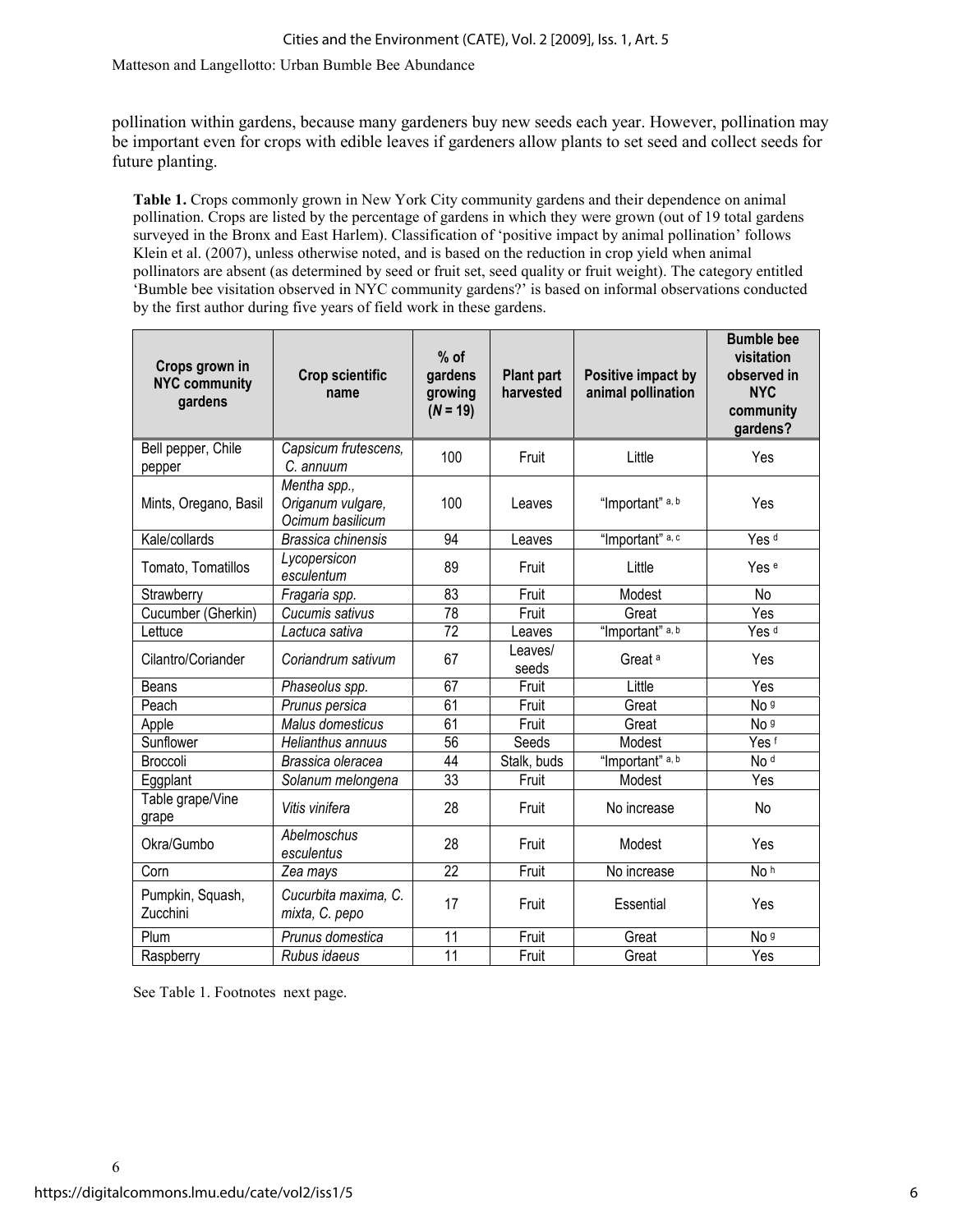#### Table 1. Footnotes

<sup>a</sup> For seed production

b Source: Corbet et al. (1991)

c Source: Morse and Calderone (2000)

<sup>d</sup> Although kale/collards and lettuces are rarely allowed to go to flower in community gardens

<sup>e</sup> Very high bumble bee abundance and visitation. Bumble bees are important pollinators of tomatoes because they 'buzz-pollinate' (vibrate wings while visiting the flower) which facilitates the release of pollen from poricidal anthers.

<sup>f</sup> Very high bumble bee abundance and visitation. Two long-horned bees, *Melissodes agilis* and *M*. bimaculatus (Apidae), also were commonly observed visitors of sunflowers.

<sup>g</sup> These fruit trees flower early (April-May) and therefore are dependent on bees most active during this time period (B. impatiens flies during this time period but is less abundant). Andrenidae also are active during this period but few have been documented in these gardens (Matteson et al. 2008). Apis mellifera, Bombus griseocollis, flower flies (Syrphidae: Diptera) and other early pollinators may be of special importance for these crops.

<sup>h</sup> Wind-pollinated

#### Bumble bee mark-recapture

Bumble bees were abundant in gardens and were observed visiting flowers of 78% of pollinationdependent crops (Table 1). During the course of the mark-recapture experiment, a total of 229 B. impatiens workers were marked in six community gardens. Marking sessions in gardens typically lasted ~30 minutes during which time an average of 12 B. *impatiens* (range of 8 to 22;  $N = 7$  marking periods) were captured and marked. Of those marked, 102 individual workers were recaptured (45%). Recapture rates in individual gardens ranged from 30% to 68% (Table 2). There were no captures of B. impatiens bumble bees in any gardens other than those in which they were originally marked.

Estimates of the number of B. impatiens using community gardens ranged from 46 to 164 workers (mean of 88) per garden (Table 2). These estimates of bumble bee abundance are surprisingly high considering the small size of these gardens (the six marking gardens had a mean area of  $1320 \text{ m}^2$ , range of 640 to 2188 m<sup>2</sup>). Taking garden area into account resulted in estimates of 3 to 15 B. impatiens workers (mean of 8) per 100  $m<sup>2</sup>$  of total garden area (Table 2). When omitting the area of gardens without flower beds (ornamental, crop or unmanaged), the estimated density during this time period increased to 6 to 29 B. impatiens workers (mean of 15) per 100  $m<sup>2</sup>$  of garden floral area.

Table 2. Garden marking sites, garden area, and the total number of bees marked and recaptured within New York City community gardens from 21 August 2005 through 12 September 2005. Estimated bee abundance was determined using Shumacher's method.

| <b>Community garden</b><br>name       | Garden<br>area<br>(m <sup>2</sup> ) | Total<br>number<br>of bees<br>marked | Number of<br>bees<br>recaptured | Percent of<br>bees<br>recaptured | <b>Estimated bee</b><br>abundance per<br>garden<br>(95% confidence<br>interval) | <b>Bee</b><br>density<br>per 100 m <sup>2</sup> |
|---------------------------------------|-------------------------------------|--------------------------------------|---------------------------------|----------------------------------|---------------------------------------------------------------------------------|-------------------------------------------------|
| Fordham Bedford Lot<br><b>Busters</b> | 1036                                | 30                                   | 19                              | 63%                              | 46 (29 - 105)                                                                   | 4                                               |
| El Sitio Feliz (Union<br>Settlement)  | 1527                                | 28                                   | 19                              | 68%                              | $50(37 - 76)$                                                                   | 3                                               |
| Holy Rosary Garden                    | 759                                 | 32                                   | 10                              | 31%                              | $60(48 - 79)$                                                                   | 8                                               |
| El Gallo Social Club                  | 640                                 | 27                                   | 8                               | 30%                              | 99 (72 - 157)                                                                   | 15                                              |
| <b>Tremont Community</b><br>Garden    | 1651                                | 45                                   | 23                              | 51%                              | $108(80 - 167)$                                                                 | 7                                               |
| Garden of Happiness                   | 1440                                | 67                                   | 23                              | 34%                              | 164 (116 - 279)                                                                 | 11                                              |

7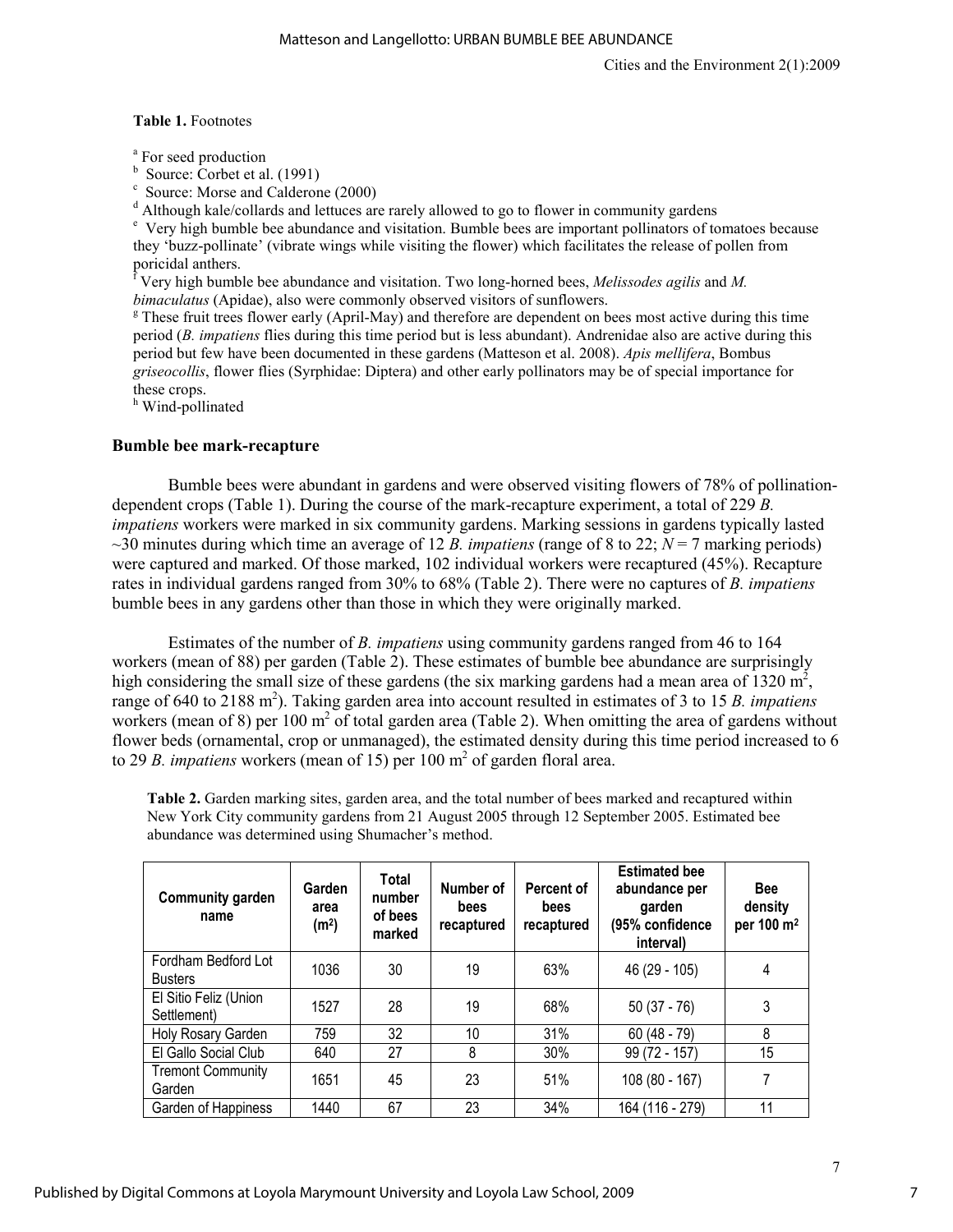#### DISCUSSION

Pollination by bees and other pollinators has the potential to increase production of several crops commonly grown in community gardens of New York City, including peaches, apples, strawberries, tomatoes, peppers, cucumbers and zucchini. Although gardeners tend to recognize the general role of bees in crop production, few realize the degree to which certain crops benefit from pollination by bees and other insects (Matteson, personal observation). Therefore, it is important to promote increased awareness of the specific benefits provided to humans by urban pollinators. Furthermore, while gardeners have traditionally focused gardening efforts on watering, composting, fertilizing and weeding of vegetable beds, an additional activity that may contribute to a productive garden is management of the garden to increase bee diversity or abundance. Inclusion of garden pollinator conservation under the auspices of a productive garden may be an effective means of fostering greater involvement in urban ecology and conservation.

 In addition, it is important to increase awareness of pollinators other than the European honey bee (Apis mellifera), particularly in non-agricultural settings such as cities where there are few managed honey bee colonies. Over 220 bee species have been documented in the New York City limits (Giles and Ascher 2006) with 54 species found specifically within New York City community gardens (Matteson et al. 2008). Many of these species are known to be important pollinators (see discussion below) and many are more abundant than A. mellifera in this system (Matteson et al. 2008). Specifically, the relative abundance of bumble bees in these gardens was more than five times greater than A. mellifera (Figure 1).

 Our estimates of bumble bee abundance were surprisingly high, particularly given the urban locality and small sizes of the surveyed gardens (range of  $640$  to  $2188$  m<sup>2</sup>). Specifically, we estimated that florally rich community gardens may be utilized by over 100 bumble bee workers, with a density of 8 bumble bees per 100  $\text{m}^2$  of garden area. In comparison, grassland habitats in Sweden were found to have a mean density of less than 1 bumble bee per  $100 \text{ m}^2$  (Öckinger and Smith 2007). Similarly, relatively fewer bumble bees (4 to 5 per sampling date) were found in  $400 \text{ m}^2$  plots within agricultural fields in England, UK (Carvell et al. 2004). This is not the only study to find an abundance of bumble bees in urban habitats. In a study of Bombus terrestris (Linnaeus, 1758), Goulson et al. (2002) found greater diversity of pollen and over all colony growth in suburban landscapes than in agricultural landscapes. In a genetic analysis, Chapman et al. (2003) estimated that urban cemeteries and public parks in London (each being roughly 1 ha in size) support over 50 separate bumble bee colonies and concluded that urban habitats support large bumble bee populations. The abundance of some bumble bees in urbanized landscapes may partially be due to the diversity and abundance of floral resources in gardens (Owen 1991) and other urban green spaces (Chapman et al. 2003).

 We did not conduct supplementary hand pollination experiments or search vegetable beds for aborted fruits. Therefore, we cannot rule out the possibility that, despite the abundance of B. impatiens in these gardens, pollination by bees is a limiting service for crop production in these gardens. Nevertheless, our results suggest that there may be a sufficient abundance of bumble bees (in addition to other pollinating insects in urban gardens) to provide pollination services to many crops grown in community gardens. It is estimated that five bumble bee workers are needed to provide sufficient pollination for 100 m<sup>2</sup> of greenhouse tomatoes (Morandin et al. 2001), which is fewer than the minimum estimated worker abundance (6 per 100  $m<sup>2</sup>$  of floral area) in these gardens. In addition, most community gardens are small relative to agricultural fields and few are intensively utilized for agricultural production, further suggesting that pollination services may not be limited in this setting.

Although some gardens were located within foraging range of each other  $( $500 \text{ m}$ ), no B.$ impatiens workers were found to move between gardens of their own accord in the mark-recapture experiment. We are not aware of any specific estimates of  $B$ , *impatiens* foraging range, but the maximum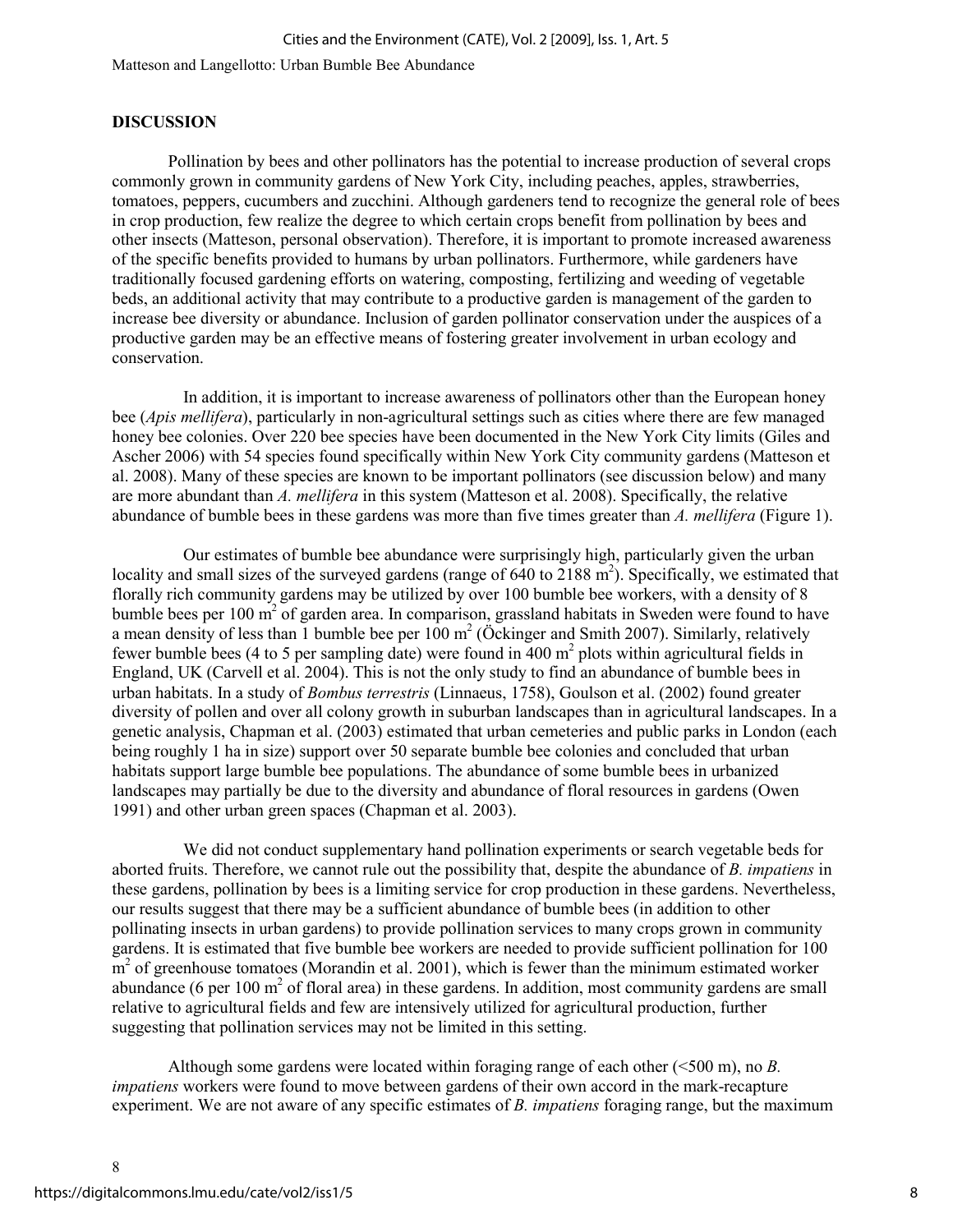foraging range of four other bumble bee species in an agricultural landscape ranged from 449 m (for B. pascuorum) to 758 m (for B. terrestris) (Knight et al. 2005). While this suggests that B. impatiens may be capable of moving among gardens and other urban green spaces, optimal foraging theory suggests that bumble bees will gather the maximum amount of pollen attainable with minimum flight effort (Heinrich 1979). In addition, floral and patch constancy, whereby individual workers revisit the same flowers or area, is common in many bumble bee species and habitats (Bowers 1985; Heinrich 1979; Osborne and Williams 2001). Bombus impatiens is a generalist bumblebee (Heinrich 1979) and workers have been observed visiting both crop and ornamental flowers in these gardens. Because many ornamental garden flowers (e.g. marigolds, zinnias, coneflowers, sunflowers) bloom for relatively long periods, urban gardens may provide a relatively constant source of nectar and pollen. Similar to our results in the urban landscape, workers of *Bombus flavifrons* Cresson, 1863 in the Uinta Mountains of Utah were recaptured only in the meadow in which they were marked, despite proximity of the meadows to each other (Bowers 1985). It was concluded that the mountain meadows represented discrete systems of plant-pollinator interactions (Bowers 1985). This may also be the case for bumble bees in community gardens and other florally rich urban green spaces, at least over some time periods. Supporting this notion, a study in a Massachusetts suburb also found high levels of patch constancy of bumble bees, including B. impatiens, foraging on patches of flowering pepperbush (Bhattacharya et al. 2003).

We did not conduct a systematic search for bumble bee nests which may be inconspicuous even in heavily utilized garden habitats (Matteson, personal observation), particularly if located in tree cavities. Nevertheless, over the course of five years of data collection, no bumble bee nests were observed in these community gardens or reported to us by the gardeners that actively manage these sites. In addition, bumble bees were often observed to fly up and away from gardens after foraging on flowers within gardens, suggesting that bumble bee nests are located outside of gardens. Bumble bees are known to use tree cavities and rodent burrows for colony nesting sites (Kearns and Thomson 2001). Nesting sites in street trees or trees in other urban green spaces may be less likely to be disturbed by humans, relative to nests within gardens in burrows in the ground. Alternately, bumble bees may be dependent on larger urban parks for relatively undisturbed ground nesting sites (McFrederick and Lebuhn 2006). Several large city parks and green spaces (including the Bronx Zoo, the New York Botanical Garden, Crotona Park, Central Park and Marcus Garvey Park) were located between 100 and 700 m from the community gardens of this study. Therefore, depending on the foraging capabilities of B. impatiens in the urbanized landscape, workers may 'commute' from colonies located in parks or other urban green spaces (e.g. vacant lots, greenways, etc.) to forage in florally rich urban garden patches.

Several other insects, besides *B. impatiens*, may be important pollinators in urban community gardens of New York City. Although less abundant overall, Bombus griseocollis (DeGeer, 1773) is abundant earlier in the growing season (May-June, as opposed to B. impatiens which peaks from late June through August) and therefore may be an important pollinator of early flowering crops. In addition, three leaf-cutter bees (Megachilidae) were especially abundant in these gardens (Matteson et al. 2008). These include (in order of abundance in the community gardens), Megachile centuncularis (Linnaeus, 1758), M. texana Cresson, 1878 and the introduced alfalfa leaf-cutter bee, M. rotundata (Fabricius, 1793) (Matteson et al. 2008). Leaf-cutter bees are medium-sized bees that carry pollen on the ventral side of their abdomen, thereby easily transmitting pollen to female flowers. Small-bodied bees (Lasioglossum, Hylaeus, Ceratina) also were abundant in these gardens (Matteson et al. 2008) and New York City parks (Yurlina 1998) but may be less efficient pollinators on a per visit basis because they carry less pollen and are less likely to come into contact with anthers and/or stigmas (Kandori 2002). Hylaeus spp. (Colletidae) may be especially inefficient pollinators because they transport pollen internally (in their crop) and have relatively few body hairs and no external pollen-transmitting structures (Michener 2000). Nevertheless, 'inefficient pollinators' may still be important to the reproductive success of plants if the pollinators are extremely abundant (Olsen 1997) as is the case with these groups in NYC community gardens and parks. Finally, other insects such as butterflies, flies and some wasps may be important pollinators in this

9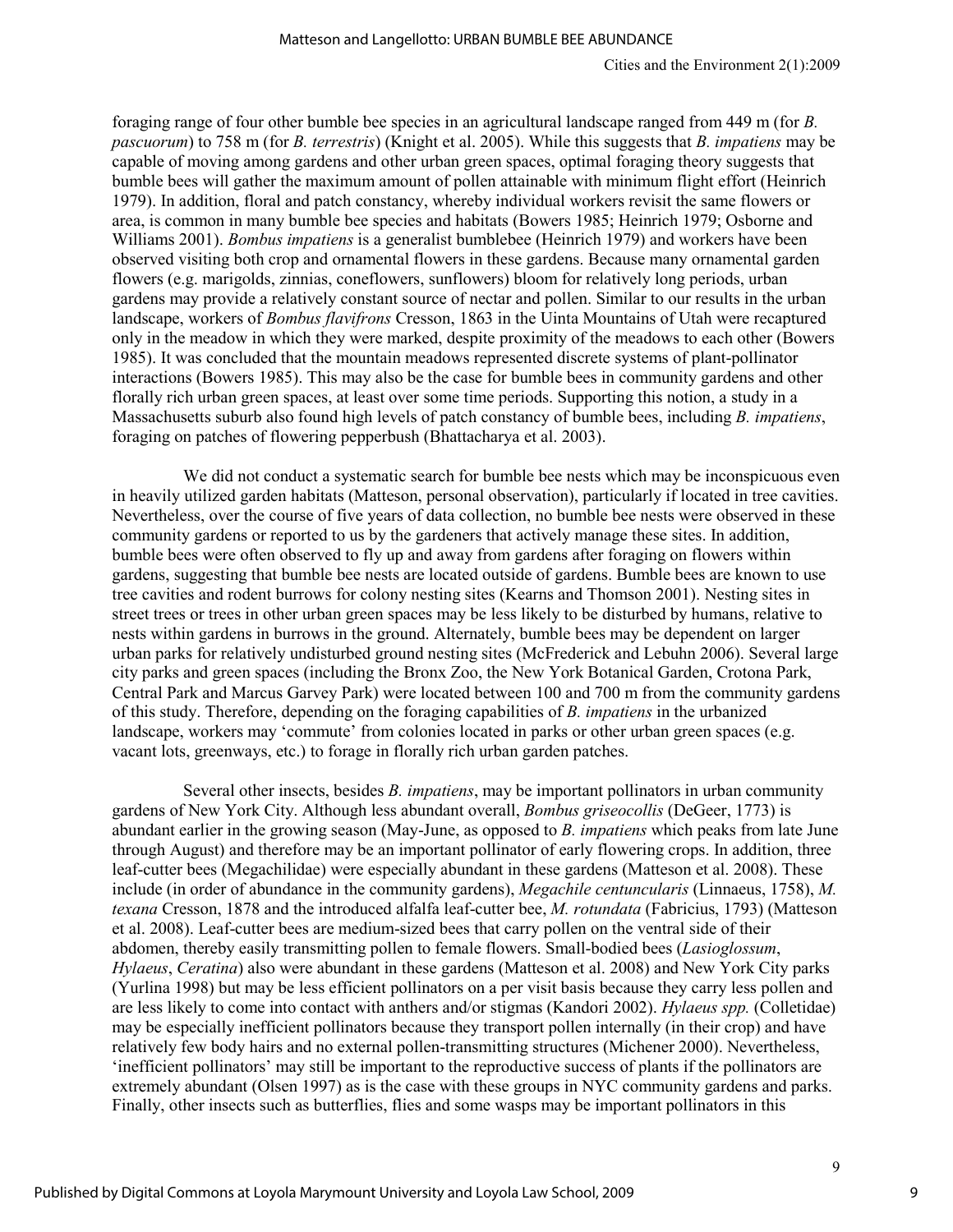system. In particular, flower flies (Diptera: Syrphidae) were observed on a variety of flowers in these community gardens and were particularly abundant during cooler days when bees were less active (Matteson, personal observation). More studies, specifically linking abundance and diversity of urban pollinators to pollen movement among crop and other flowers, will add to our understanding of the ecosystems service of pollination within cities.

#### ACKNOWLEDGEMENTS

We are grateful to the gardeners for their support and to Eden Matteson, Caitlin Bell and Christian Escobar for help capturing and marking bees in the field. This work was partially supported by funds from a Lindbergh Foundation Grant to G.A.L and represents contribution 241 of the Louis Calder Biological Field Station of Fordham University. The manuscript was greatly improved by comments from two anonymous reviewers.

#### LITERATURE CITED

- Armar-Klemesu, M., 2000. Urban agriculture and food security, nutrition and health, pp 99-117. In Bakker, N., M. Dubbeling, S. Guendel, U. Sabel Koschella, and H. de Zeeuw (Eds). Growing Cities, Growing Food, Urban Agriculture on the Policy Agenda. DSE, Feldafing, Germany. http://www.ruaf.org/node/58 (accessed 06/08/2008).
- Bhattacharya, M., R.B. Primack, and J. Gerwein. 2003. Are roads and railroads barriers to bumblebee movement in a temperate suburban conservation area? Biological Conservation 109:37-45.
- Bowers, M.A. 1985. Bumble bee colonization, extinction, and reproduction in subalpine meadows in Northeastern Utah. Ecology 66:914-927.
- Brown, K.H., and A.L. Jameton. 2000. Public health implications of urban agriculture. Journal of Public Health Policy 21:20-39.
- Carvell, C., W.R. Meek, R.F. Pywell, and M. Nowakowski. 2004. The response of foraging bumblebees to successional change in newly created arable field margins. Biological Conservation 118:327- 339.
- Chapman, R.E., J. Wang, and A.F.G. Bourke. 2003. Genetic analysis of spatial foraging patterns and resource sharing in bumblebee pollinators. Molecular Ecology 12:2801-2808.
- Corbet, S.A., I.H. Williams, and J.L. Osborne. 1991. Bees and the pollination of crops and wild flowers in the European community. Bee World 72:47-59.
- Costanza, R., R. d'Arge, R.d. Groot, S. Farber, M. Grasso, B. Hannon, K. Limburg, S. Naeem, R.V. O'Neill, J. Paruelo, R.G. Raskin, P. Sutton, and M.v.d. Belt. 1997. The values of the world's ecosystem services and natural capital. Nature 387:253-260.
- Dramstad, W.E., 1996. Do bumble bees (Hymenoptera: Apidae) really forage close to their nests? Journal of Insect Behavior 9:163-182.
- Giles, V., and J.S. Ascher. 2006. A survey of the bees of the Black Rock Forest Preserve, New York (Hymenoptera: Apoidea). Journal of Hymenoptera Research 15:208-231.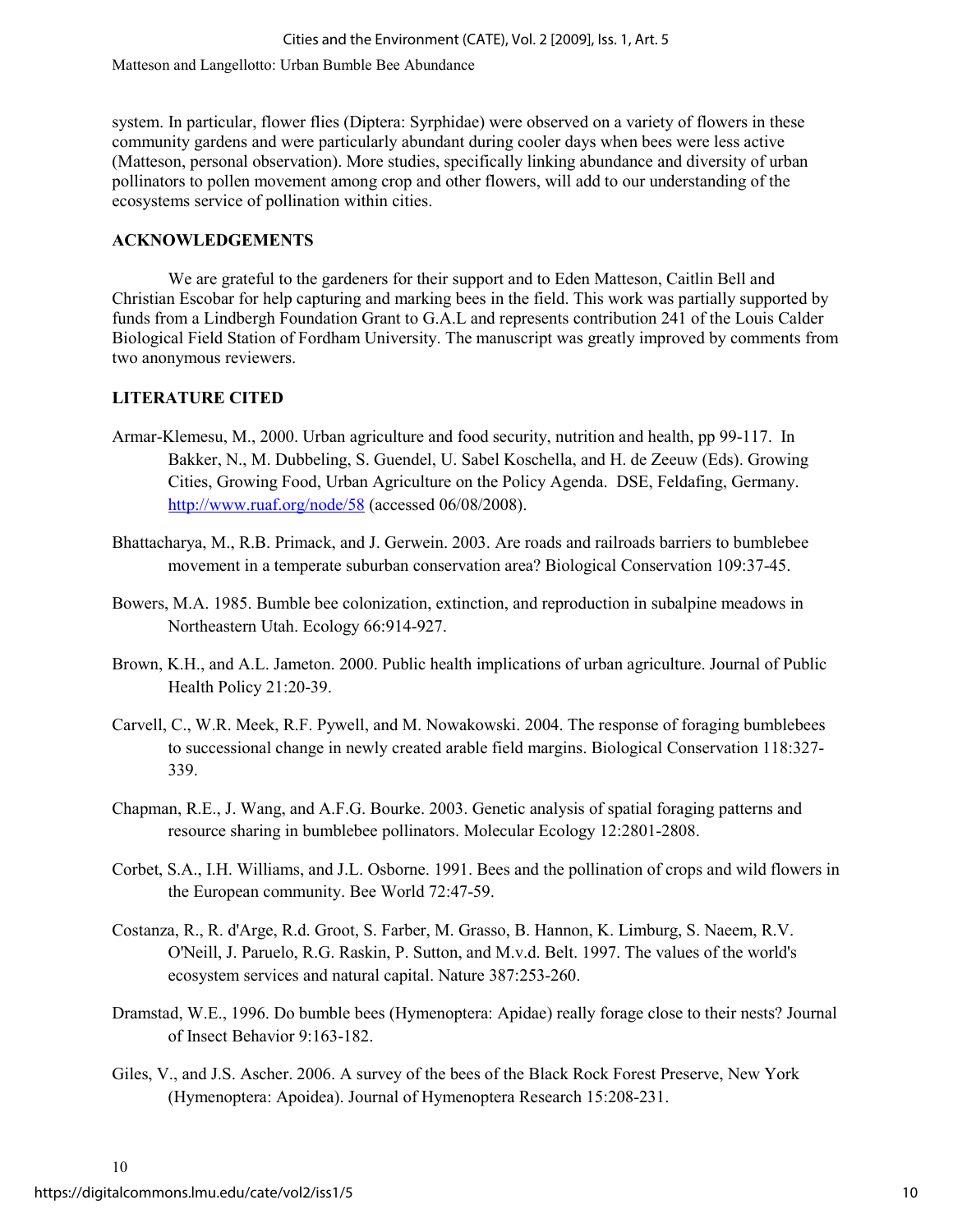- Goulson, D., W.O.H. Hughes, L.C. Derwent, and J.C. Stout. 2002. Colony growth of the bumblebee, Bombus terrestris, in improved and conventional agricultural and suburban habitats. Oecologia 130:267-273.
- Heinrich, B. 1979. Bumblebee Economics. Harvard University Press, Cambridge, Massachusetts, USA.
- Horowitz, C.R., K.A. Colson, P.L. Hebert, and K. Lancaster. 2004. Barriers to buying healthy foods for people with diabetes: evidence of environmental disparities. American Journal of Public Health 94:1549-1554.
- Kandori, I. 2002. Diverse visitors with various pollinator importance and temporal change in the important pollinators of Geranium thunbergii (Geraniaceae). Ecological Research 17:283-294.
- Kearns, C.A., and J.D. Thomson. 2001. A Natural History of Bumblebees: A Sourcebook for Investigations. University Press of Colorado, Boulder, Colorado, USA. 120 pp.
- Klein, A., B.E. Vaissière, J.H. Cane, I. Steffan-Dewenter, S.A. Cunningham, C. Kremen, and T. Tscharntke. 2007. Importance of pollinators in changing landscapes for world crops. Proceedings: Biological Sciences 274:303-313.
- Knight, M.E., A.P. Martin, S. Bishop, J.L. Osbourne, R.J. Hale, R.A. Sanderson, and D. Goulson. 2005. An interspecific comparison of foraging range and nest density of four bumblebee (Bombus) species. Molecular Ecology 14:1811-1820.
- Krebs, C.J. 1989. Ecological methodology. Harper and Row, Publishers, New York. 620 pp.
- Lawson, L.J. 2005. City Bountiful: A Century of Community Gardening in America. University of California Press, Berkeley, California, USA. 363 pp.
- Matteson, K.C. 2007. Diversity and conservation of insects in urban gardens: theoretical and applied implications. Dissertation, Fordham University, Bronx, New York. 208 pp.
- Matteson, K.C., J.S. Ascher, and G.A. Langellotto. 2008. Bee richness and abundance in New York City urban gardens Annals of the Entomological Society of America 101:140-150.
- McFrederick, Q.S., and G. Lebuhn. 2006. Are urban parks refuges for bumble bees Bombus spp. (Hymenoptera: Apidae)? Biological Conservation 129:372-382.
- Meisels, S., and H. Chiasson. 1997. Effectiveness of Bombus impatiens Cr. as pollinators of greenhouse sweet peppers (Capsicum annuum L.). Acta Horticulturae 437:425-430.
- Michener, C.D. 2000. The Bees of the World. Johns Hopkins University Press, Baltimore, Maryland, USA. 913 pp.
- Morandin, L.A., T.M. Laverty, and P.G. Kevan. 2001. Bumble bee (Hymenoptera: Apidae) activity and pollination levels in commercial tomato greenhouses. Journal of Economic Entomology 94:462- 467.